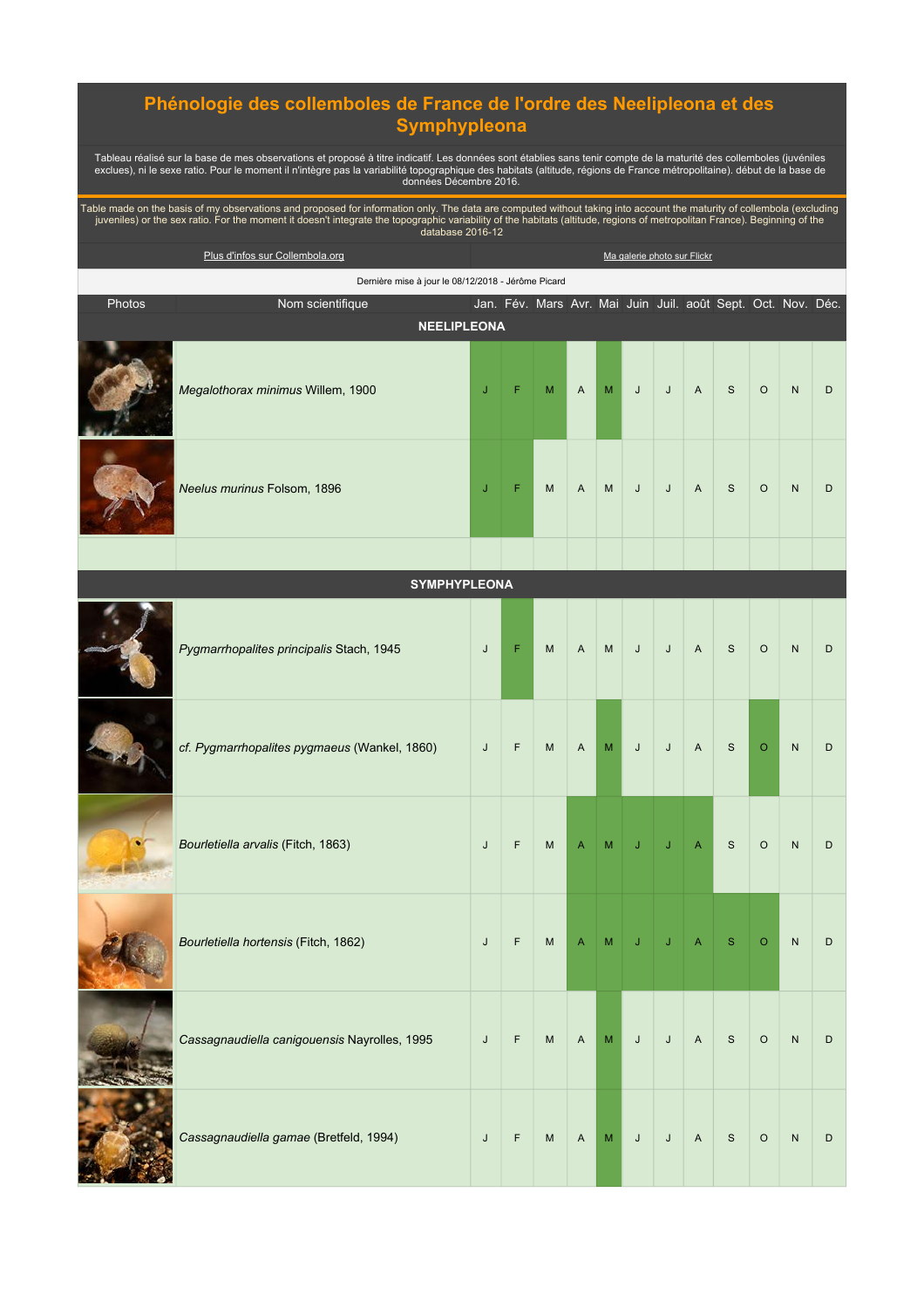| Deuterosminthurus bicinctus f. flavus                                     | J | F | ${\sf M}$ | A            | M | J | J | $\boldsymbol{\mathsf{A}}$ | $\mathsf{s}$  | $\circ$ | ${\sf N}$    | D |
|---------------------------------------------------------------------------|---|---|-----------|--------------|---|---|---|---------------------------|---------------|---------|--------------|---|
| Deuterosminthurus pallipes var. bellingeri<br>(maculatus) Nayrolles, 1996 | J | F | M         | A            | M | J | J | $\overline{A}$            | $\mathsf{s}$  | $\circ$ | $\mathsf{N}$ | D |
| Deuterosminthurus pallipes forma repandus (Bourlet,<br>1842)              | J | F | M         | A            | M |   |   | Α                         | S             | $\circ$ | $\mathsf{N}$ | D |
| Deuterosminthurus pallipes (Bourlet, 1842)                                | J | F | M         | Α            | M | J | J | $\boldsymbol{\mathsf{A}}$ | $\mathsf{s}$  | $\circ$ | $\mathsf{N}$ | D |
| Fasciosminthurus circumfasciatus ssp maculatus<br>'darkened' Betsch, 1977 | J | F | M         | $\mathsf{A}$ | M | J | J | $\boldsymbol{\mathsf{A}}$ | S             | $\circ$ | ${\sf N}$    | D |
| Fasciosminthurus dictyostigmatus Nayrolles, 1993                          | J | F | ${\sf M}$ | A            | M | J | J | $\boldsymbol{\mathsf{A}}$ | S             | $\circ$ | ${\sf N}$    | D |
| Fasciosminthurus quinquefasciatus (Krausbauer,<br>1898)                   | J | F | M         | Α            | М | J |   |                           | S             | $\circ$ | $\mathsf{N}$ | D |
| Fasciosminthurus pseudovirgulatus Nayrolles, 1995                         | J | F | M         | Α            | M |   |   |                           | S             | $\circ$ | ${\sf N}$    | D |
| Fasciosminthurus saportae Nayrolles, 1996                                 | J | F | ${\sf M}$ | A            | M | J | J | $\boldsymbol{\mathsf{A}}$ | ${\mathsf S}$ | $\circ$ | ${\sf N}$    | D |
| Fasciosminthurus virgulatus (Skorikow, 1899)                              | J | F | M         | Α            | M | J | J | Α                         | S             | $\circ$ | ${\sf N}$    | D |
| Heterosminthurus bilineatus (Bourlet, 1842)                               | J | F | M         | Α            | M | J | J | $\boldsymbol{\mathsf{A}}$ | $\mathbf{s}$  | $\circ$ | ${\sf N}$    | D |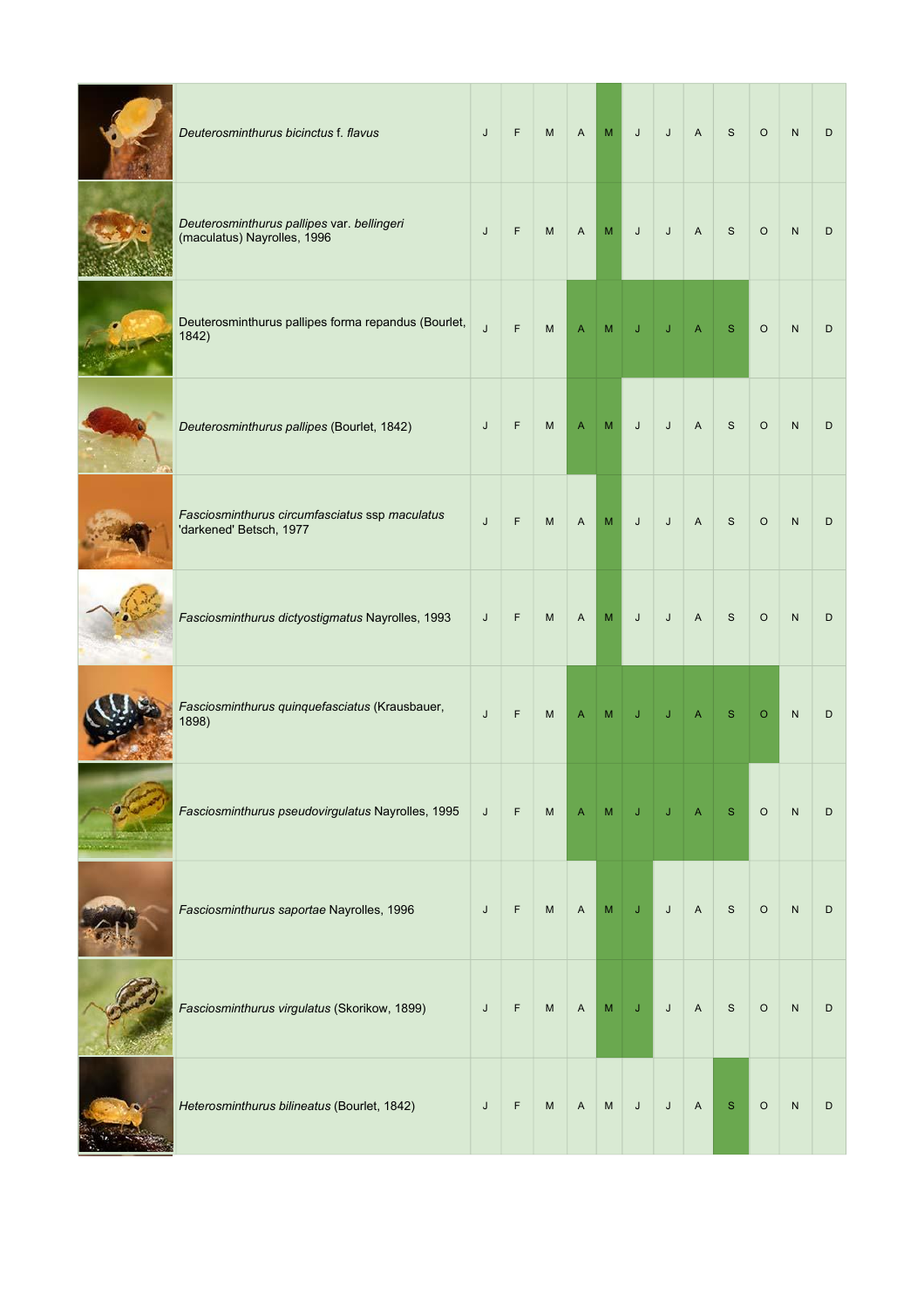| Heterosminthurus claviger (Gisin, 1958)                                         | J           | F           | ${\sf M}$ | $\mathsf{A}% _{\mathsf{A}}^{\prime}=\mathsf{A}_{\mathsf{A}}^{\prime}$ | ${\sf M}$                         | $\mathsf J$  | $\sf J$      | $\mathsf A$                                                           | S            | $\circ$ | ${\sf N}$    | D |
|---------------------------------------------------------------------------------|-------------|-------------|-----------|-----------------------------------------------------------------------|-----------------------------------|--------------|--------------|-----------------------------------------------------------------------|--------------|---------|--------------|---|
| Heterosminthurus insignis forma ventropallidus<br>Janssens F. & Picard J., 2017 | $\mathsf J$ | F           | M         | $\mathsf A$                                                           | ${\sf M}$                         | $\mathsf J$  | $\mathsf J$  | $\mathsf{A}% _{\mathsf{A}}^{\prime}=\mathsf{A}_{\mathsf{A}}^{\prime}$ | $\mathsf{s}$ | $\circ$ | ${\sf N}$    | D |
| Heterosminthurus insignis f. maculatus                                          | J           | F           | M         |                                                                       | M                                 |              |              |                                                                       | S            | $\circ$ |              | D |
| Heterosminthurus insignis forma marmoratus                                      | $\mathsf J$ | $\mathsf F$ | M         | $\mathsf{A}% _{\mathsf{A}}^{\prime}=\mathsf{A}_{\mathsf{A}}^{\prime}$ | ${\sf M}$                         | $\mathsf J$  | $\mathsf J$  | $\mathsf{A}$                                                          | $\mathbf S$  | $\circ$ | $\mathsf{N}$ | D |
| Dicyrtoma fusca (Lubbock, 1873)                                                 | $\mathsf J$ | F           | ${\sf M}$ | $\mathsf A$                                                           | $\mathsf{M}% _{H}=\mathsf{M}_{H}$ | $\mathbf{J}$ | $\mathsf{J}$ | $\overline{A}$                                                        | $\mathsf{s}$ | $\circ$ | $\mathsf{N}$ | D |
| Dicyrtoma fusca var. 1                                                          | J           | F           | ${\sf M}$ | $\mathsf{A}$                                                          | ${\sf M}$                         | J            | $\sf J$      | $\mathsf A$                                                           | $\mathsf{s}$ | $\circ$ | N            | D |
| Dicyrtoma fusca form. rubescens                                                 | $\mathsf J$ | $\mathsf F$ | M         | $\boldsymbol{\mathsf{A}}$                                             | ${\sf M}$                         | $\mathsf J$  | J            | $\boldsymbol{\mathsf{A}}$                                             | $\mathsf{s}$ | $\circ$ | N            | D |
| Dicyrtomina dorsolineata Latzel, 1917                                           | $\mathsf J$ | F           | M         | $\mathsf{A}$                                                          | ${\sf M}$                         | $\mathsf J$  | $\mathsf{J}$ | $\mathsf{A}$                                                          | ${\bf S}$    | $\circ$ | ${\sf N}$    | D |
| Dicyrtomina minuta (O. Fabricius, 1783)                                         | $\mathsf J$ | F           | ${\sf M}$ | A                                                                     | M                                 | J            | J            | $\mathsf{A}$                                                          | $\mathbf S$  | $\circ$ | $\mathsf{N}$ | D |
| Dicyrtomina ornata (Nicolet, 1842)                                              | J           | F           | ${\sf M}$ | $\boldsymbol{\mathsf{A}}$                                             | ${\sf M}$                         | $\mathsf J$  | $\sf J$      | $\mathsf{A}$                                                          | $\mathsf{s}$ | $\circ$ | ${\sf N}$    | D |
| Dicyrtomina saundersi (Lubbock, 1862)                                           | J           | F           | M         | $\mathsf A$                                                           | M                                 | $\mathsf J$  | $\mathsf J$  | $\mathsf A$                                                           | $\mathsf S$  | $\circ$ | ${\sf N}$    | D |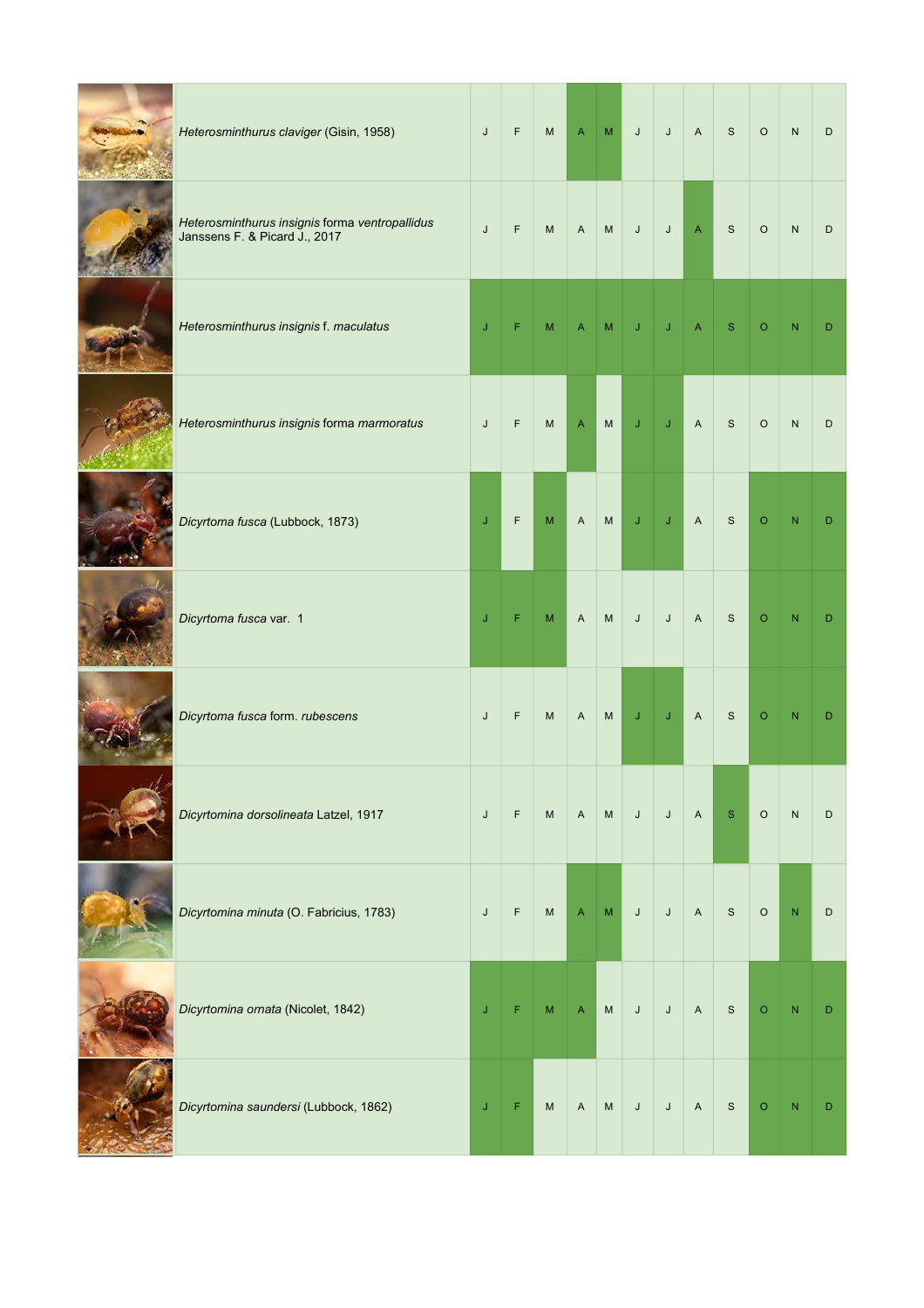| Dicyrtomina signata Stach, 1919                | J            | F           | $\mathsf{M}\xspace$               | $\mathsf{A}$ | ${\sf M}$ | $\mathsf J$ | $\mathsf J$ | $\mathsf{A}$              | $\mathsf{s}$ | $\circ$ | $\mathsf{N}$ | D |
|------------------------------------------------|--------------|-------------|-----------------------------------|--------------|-----------|-------------|-------------|---------------------------|--------------|---------|--------------|---|
| Dicyrtomina violacea (Krausbauer, 1898)        | J            | $\mathsf F$ | ${\sf M}$                         | $\mathsf{A}$ | ${\sf M}$ | $\mathsf J$ | $\mathsf J$ | $\mathsf{A}$              | $\mathsf{s}$ | $\circ$ | N            | D |
| Jordanathrix (Calvatomina) nr. superba         | J            | F           | м                                 |              | м         | J           | J           | $\mathsf A$               | $\mathsf{s}$ | $\circ$ |              | D |
| Sminthurinus aureus (Lubbock, 1862)            | J            | F           | M                                 | A            | ${\sf M}$ | $\mathsf J$ | $\sf J$     | $\mathsf A$               | <sub>S</sub> | $\circ$ |              | D |
| Sminthurinus aureus f. maculatus               | J            | $\mathsf F$ | ${\sf M}$                         | $\mathsf{A}$ | M         | $\mathsf J$ | $\mathsf J$ | $\mathsf A$               | S            | $\circ$ | $\mathsf{N}$ | D |
| Sminthurinus aureus f. ochropus (Reuter, 1891) | $\mathsf{J}$ | F           | M                                 | $\mathsf{A}$ | M         | J           | $\sf J$     | $\mathsf{A}$              | S            | $\circ$ |              | D |
| Sminthurinus aureus f. reticulatus             | J            | $\mathsf F$ | M                                 | A            | M         | J           | J           | $\boldsymbol{\mathsf{A}}$ | $\mathsf{s}$ | $\circ$ | $\mathsf{N}$ | D |
| Sminthurinus elegans (Fitch, 1863)             | J            | $\mathsf F$ | $\mathsf{M}% _{H}=\mathsf{M}_{H}$ | $\mathsf{A}$ | ${\sf M}$ | J           | J           | Α                         | S            | O       |              | D |
| Sminthurinus igniceps (Reuter, 1881)           | J            | $\mathsf F$ | ${\sf M}$                         | $\mathsf{A}$ | M         | J           | J           | $\mathsf A$               | $\mathbf S$  | $\circ$ | ${\sf N}$    | D |
| Sminthurinus nr minutus                        | J            | $\mathsf F$ | M                                 | $\mathsf{A}$ | M         | $\mathsf J$ | $\mathsf J$ | $\mathsf{A}$              | $\mathsf{s}$ | $\circ$ | ${\sf N}$    | D |
| Sminthurinus niger (Lubbock, 1868)             | J            | $\mathsf F$ | ${\sf M}$                         | A            | M         | $\mathsf J$ | J           | $\mathsf A$               | $\mathbf S$  | $\circ$ | N            | D |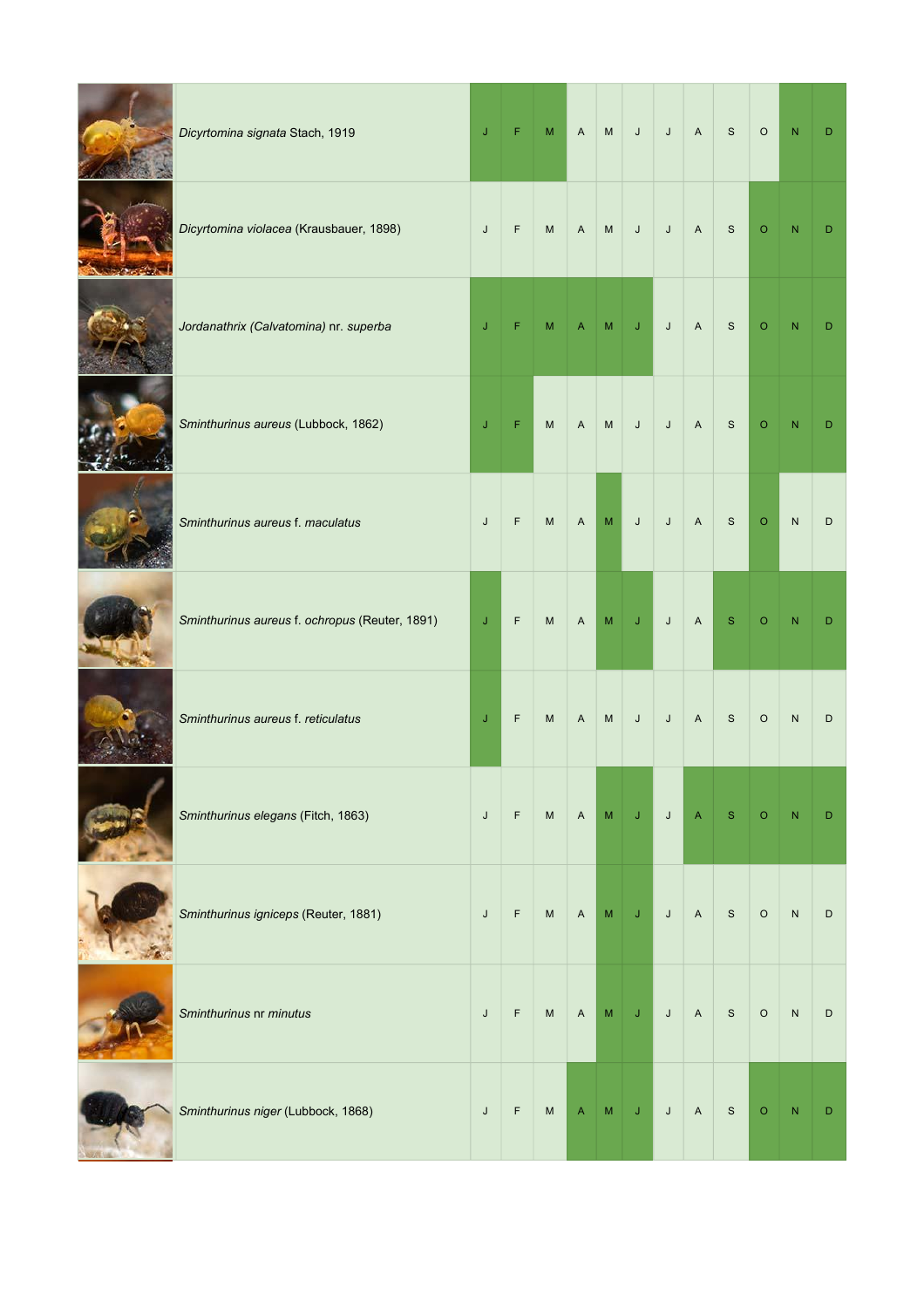| Sminthurinus signatus (Krausbauer, 1898)     | $\mathsf J$ | $\mathsf F$ | $\mathsf{M}% _{H}=\mathsf{M}_{H}$ | $\mathsf{A}$              | ${\sf M}$                                                                                                  | $\mathsf J$ | $\mathsf J$ | $\mathsf{A}$ | $\mathsf{S}$ | $\mathsf O$ | ${\sf N}$ | D |
|----------------------------------------------|-------------|-------------|-----------------------------------|---------------------------|------------------------------------------------------------------------------------------------------------|-------------|-------------|--------------|--------------|-------------|-----------|---|
| Sminthurinus trinotatus Axelson, 1905        | J           | F           | M                                 | $\mathsf{A}$              | M                                                                                                          | $\mathsf J$ | $\sf J$     | $\mathsf{A}$ | $\mathsf{S}$ | $\circ$     | N         | D |
| cf. Sminthurinus reticulatus Cassagnau, 1964 | J           | $\mathsf F$ | M                                 | $\boldsymbol{\mathsf{A}}$ | $\mathsf{M}% _{T}=\mathsf{M}_{T}\!\left( a,b\right) ,\ \mathsf{M}_{T}=\mathsf{M}_{T}\!\left( a,b\right) ,$ | $\mathsf J$ | $\mathsf J$ | $\mathsf A$  | $\mathsf S$  | $\circ$     | ${\sf N}$ | D |
| Katiannidae Genus sp. nov. 2 sp. nov.        | J           | F           | M                                 | $\boldsymbol{\mathsf{A}}$ | M                                                                                                          | $\sf J$     | J           | $\mathsf A$  | <sub>S</sub> | $\mathsf O$ | N         | D |
| Sminthuridae sp.                             | J           | $\mathsf F$ | M                                 | $\mathsf{A}$              | M                                                                                                          | $\mathsf J$ | $\sf J$     | $\mathsf A$  | $\mathsf S$  | $\circ$     | ${\sf N}$ | D |
| Allacma fusca (Linnaeus, 1758)               | J           | $\mathsf F$ | ${\sf M}$                         | $\boldsymbol{A}$          | $\mathsf{M}% _{T}=\mathsf{M}_{T}\!\left( a,b\right) ,\ \mathsf{M}_{T}=\mathsf{M}_{T}\!\left( a,b\right) ,$ | $\mathsf J$ | $\mathsf J$ | $\mathsf{A}$ | $\mathsf{S}$ | $\mathsf O$ | ${\sf N}$ | D |
| Allacma fusca ab. usignata                   | J           | F           | ${\sf M}$                         | $\overline{A}$            | ${\sf M}$                                                                                                  | $\mathsf J$ | $\sf J$     | $\mathsf{A}$ | $\mathbf S$  | $\circ$     | ${\sf N}$ | D |
| Allacma fusca var. pustulata                 | $\sf J$     | $\mathsf F$ | $\mathsf{M}% _{H}=\mathsf{M}_{H}$ | $\mathsf{A}$              | ${\sf M}$                                                                                                  | $\mathsf J$ | $\mathsf J$ | $\mathsf{A}$ | $\mathsf{S}$ | $\circ$     | ${\sf N}$ | D |
| Allacma gallica (Carl, 1899)                 | J           | $\mathsf F$ | $\mathsf{M}% _{H}=\mathsf{M}_{H}$ | $\boldsymbol{\mathsf{A}}$ | ${\sf M}$                                                                                                  | $\mathsf J$ | $\sf J$     | $\mathsf A$  | $\mathsf S$  | $\circ$     | N         | D |
| Caprainea marginata (Schoett, 1893)          | $\mathsf J$ | $\mathsf F$ | ${\sf M}$                         | $\mathsf{A}$              | ${\sf M}$                                                                                                  | $\sf J$     | $\mathsf J$ | $\mathsf{A}$ | $\mathsf{S}$ | $\circ$     | N         | D |
| Caprainea marginata forma cinerea            | J           | F           | M                                 | $\boldsymbol{\mathsf{A}}$ | ${\sf M}$                                                                                                  | $\mathsf J$ | J           | $\mathsf{A}$ | $\mathsf{S}$ | $\circ$     | N         | D |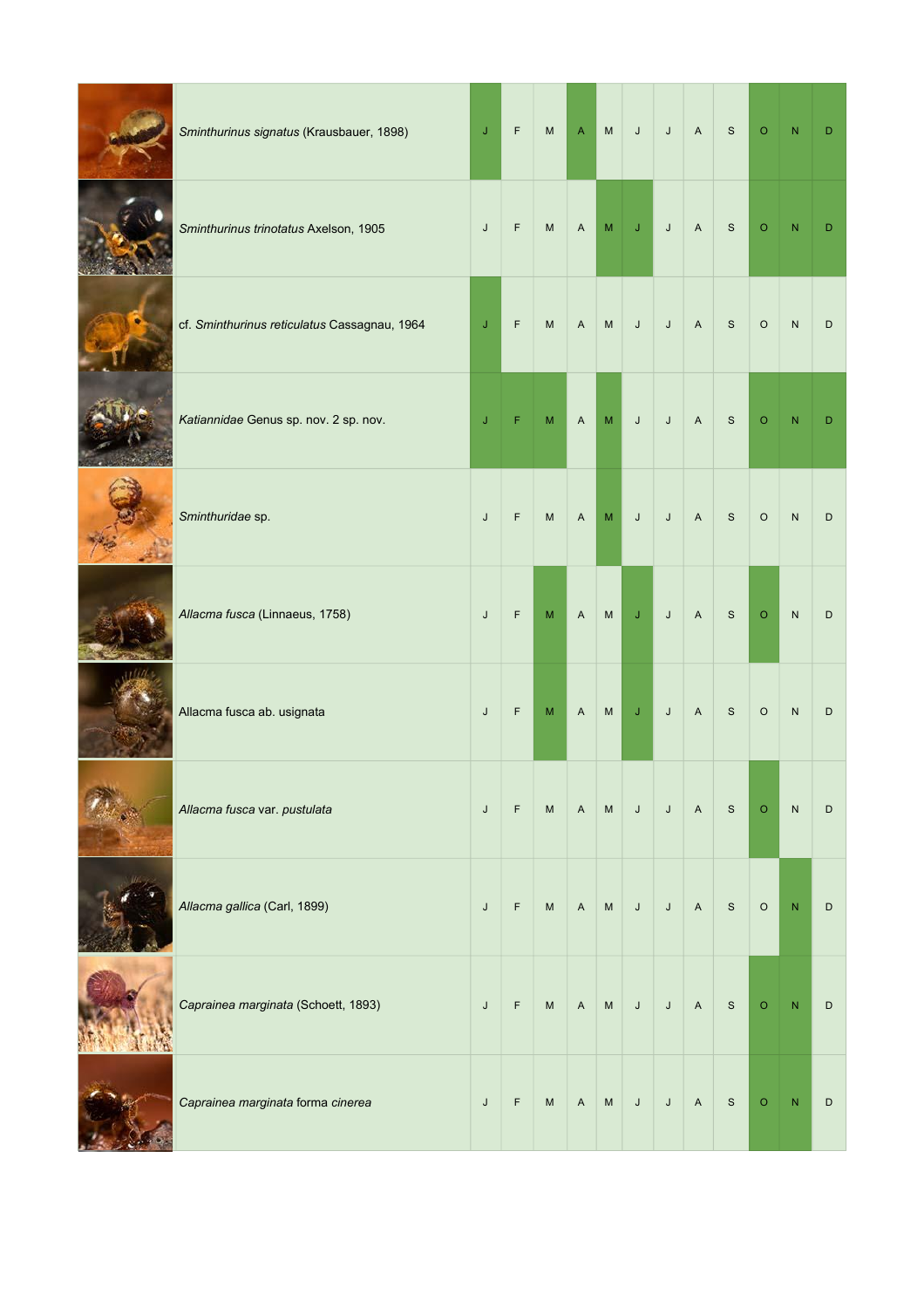| Caprainea marginata forma echinata (Stach, 1930)                 | J       | $\mathsf F$ | M                                 | $\mathsf{A}$ | ${\sf M}$                                                                                                  | $\mathsf J$ | $\mathsf J$ | $\mathsf A$               | $\mathsf S$  | $\circ$ | N            | D |
|------------------------------------------------------------------|---------|-------------|-----------------------------------|--------------|------------------------------------------------------------------------------------------------------------|-------------|-------------|---------------------------|--------------|---------|--------------|---|
| Lipothrix lubbocki (Tullberg, 1872)                              | J       | F           | ${\sf M}$                         | $\mathsf{A}$ | M                                                                                                          | $\sf J$     | $\sf J$     | $\boldsymbol{\mathsf{A}}$ | $\mathsf{s}$ | $\circ$ | N            | D |
| Sminthurus hispanicus Nayrolles, 1995                            | J       | F           | ${\sf M}$                         | A            | M                                                                                                          | $\sf J$     | J           | $\boldsymbol{\mathsf{A}}$ | S            | $\circ$ | ${\sf N}$    | D |
| Sminthurus leucomelanus Nayrolles, 1995                          | J       | F           | M                                 | A            | M                                                                                                          | $\mathsf J$ | J           | $\boldsymbol{\mathsf{A}}$ | $\mathsf{s}$ | $\circ$ | ${\sf N}$    | D |
| Sminthurus viridis (Linnaeus, 1758)                              | $\sf J$ | F           | ${\sf M}$                         | A            | ${\sf M}$                                                                                                  | $\mathsf J$ | J           | A                         | ${\bf S}$    | $\circ$ | N            | D |
| Sminthurus viridis ecovariant nigromaculatus<br>(Linnaeus, 1758) | J       | $\mathsf F$ | ${\sf M}$                         | $\mathsf A$  | M                                                                                                          | J           | J           | $\overline{A}$            | $\mathsf{s}$ | $\circ$ | ${\sf N}$    | D |
| Sminthurus viridis ssp. cinereoviridis                           | J       | F           | ${\sf M}$                         | A            | M                                                                                                          | J           | J           | A                         | S            | $\circ$ | $\mathsf{N}$ | D |
| Sminthurus nr wahlgreni Stach, 1920                              | J       | $\mathsf F$ | ${\sf M}$                         | $\mathsf{A}$ | ${\sf M}$                                                                                                  | $\mathsf J$ | $\sf J$     | $\mathsf{A}$              | $\mathsf S$  | $\circ$ | ${\sf N}$    | D |
| Sminthurus sp.                                                   | J       | $\mathsf F$ | $\mathsf{M}% _{H}=\mathsf{M}_{H}$ | A            | $\mathsf{M}% _{T}=\mathsf{M}_{T}\!\left( a,b\right) ,\ \mathsf{M}_{T}=\mathsf{M}_{T}\!\left( a,b\right) ,$ | $\mathsf J$ | $\sf J$     | $\mathsf A$               | $\mathsf S$  | $\circ$ | ${\sf N}$    | D |
| Sminthurides aquaticus (Bourlet, 1843)                           | J       | $\mathsf F$ | ${\sf M}$                         | $\mathsf{A}$ | ${\sf M}$                                                                                                  | $\mathsf J$ | $\sf J$     | $\mathsf A$               | $\mathsf{S}$ | $\circ$ | $\mathsf{N}$ | D |
| Sminthurides aquaticus var. levanderi                            | J       | F           | ${\sf M}$                         | A            | M                                                                                                          | J           | J           | A                         | $\mathbf S$  | $\circ$ | N            | D |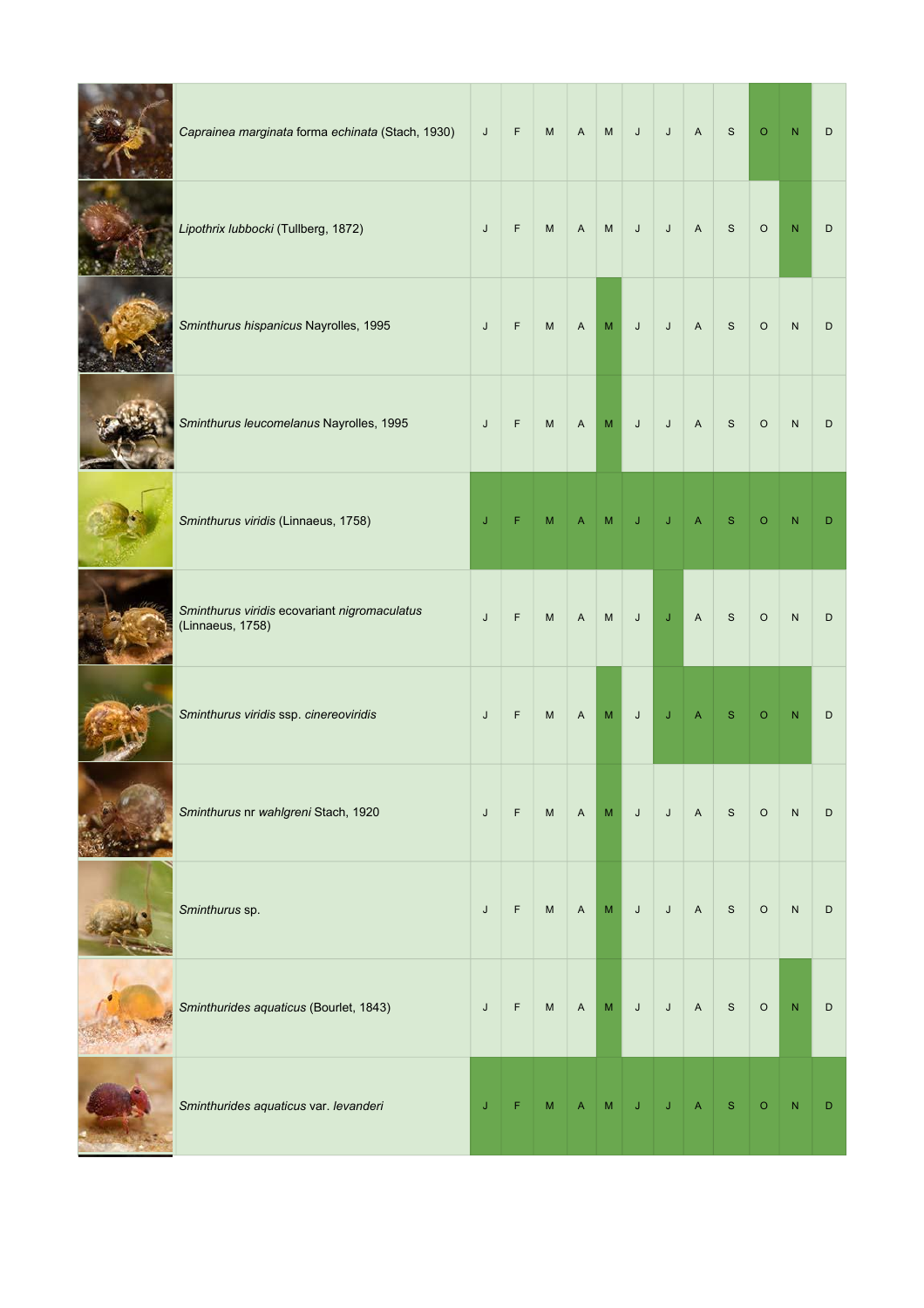| Sminthurides malmgreni (Tullberg, 1876)         | J | F           | M                                                                                                          | $\boldsymbol{\mathsf{A}}$ | $\mathsf{M}% _{T}=\mathsf{M}_{T}\!\left( a,b\right) ,\ \mathsf{M}_{T}=\mathsf{M}_{T}\!\left( a,b\right) ,$ | $\mathsf J$ | J           | $\mathsf A$               | $\mathsf{s}$  | $\circ$ | $\mathsf{N}$   | D |
|-------------------------------------------------|---|-------------|------------------------------------------------------------------------------------------------------------|---------------------------|------------------------------------------------------------------------------------------------------------|-------------|-------------|---------------------------|---------------|---------|----------------|---|
| Sminthurides malmgreni f. dorsomaculata         | J | $\mathsf F$ | M                                                                                                          | $\mathsf A$               | $\mathsf{M}% _{T}=\mathsf{M}_{T}\!\left( a,b\right) ,\ \mathsf{M}_{T}=\mathsf{M}_{T}\!\left( a,b\right) ,$ | $\mathsf J$ | $\mathsf J$ | $\boldsymbol{A}$          | S             | $\circ$ | ${\sf N}$      | D |
| Sminthurides malmgreni f. immaculata            | J | F           | ${\sf M}$                                                                                                  | $\boldsymbol{\mathsf{A}}$ | M                                                                                                          | $\sf J$     | J           | $\overline{A}$            | $\mathsf S$   | $\circ$ | ${\sf N}$      | D |
| Sminthurides malmgreni f. principalis           | J | F           | M                                                                                                          | $\overline{A}$            | ${\sf M}$                                                                                                  | $\sf J$     | J           | $\mathsf{A}$              | S             | $\circ$ | ${\sf N}$      | D |
| Sminthurides malmgreni f. quadrilineatus        | J | $\mathsf F$ | $\mathsf{M}% _{T}=\mathsf{M}_{T}\!\left( a,b\right) ,\ \mathsf{M}_{T}=\mathsf{M}_{T}\!\left( a,b\right) ,$ | $\boldsymbol{\mathsf{A}}$ | ${\sf M}$                                                                                                  | $\mathsf J$ | $\mathsf J$ | $\boldsymbol{A}$          | $\mathsf{s}$  | $\circ$ | $\overline{N}$ | D |
| Sminthurides parvulus (Krausbauer, 1898)        | J | F           | M                                                                                                          | $\boldsymbol{\mathsf{A}}$ | ${\sf M}$                                                                                                  | $\sf J$     | J           | $\boldsymbol{\mathsf{A}}$ | $\mathsf{s}$  | $\circ$ | $\mathsf{N}$   | D |
| Sminthurides schoetti Axelson, 1903             | J | F           | M                                                                                                          | $\overline{A}$            | ${\sf M}$                                                                                                  | $\sf J$     | J           | $\boldsymbol{\mathsf{A}}$ | $\mathbf{s}$  | $\circ$ | N              | D |
| Sminthurides schoetti var. bilineatus           | J | F           | ${\sf M}$                                                                                                  | A                         | M                                                                                                          | J           | J           | $\boldsymbol{\mathsf{A}}$ | $\mathbf S$   | $\circ$ | ${\sf N}$      | D |
| Sminthurides sexoculatus Betsch & Massoud, 1970 | J | F           | M                                                                                                          | $\mathsf A$               | M                                                                                                          | $\sf J$     | J           | $\boldsymbol{\mathsf{A}}$ | ${\mathbb S}$ | $\circ$ | ${\sf N}$      | D |
| Sminthurides signatus (Krausbauer, 1898)        | J | F           | M                                                                                                          | $\mathsf A$               | M                                                                                                          | $\sf J$     | J           | $\mathsf A$               | $\mathbf S$   | $\circ$ | ${\sf N}$      | D |
| Sphaeridia pumilis (Krausbauer, 1898)           | J | F           | M                                                                                                          | A                         | ${\sf M}$                                                                                                  | $\mathsf J$ | $\mathsf J$ | $\boldsymbol{\mathsf{A}}$ | S             | $\circ$ | N              | D |